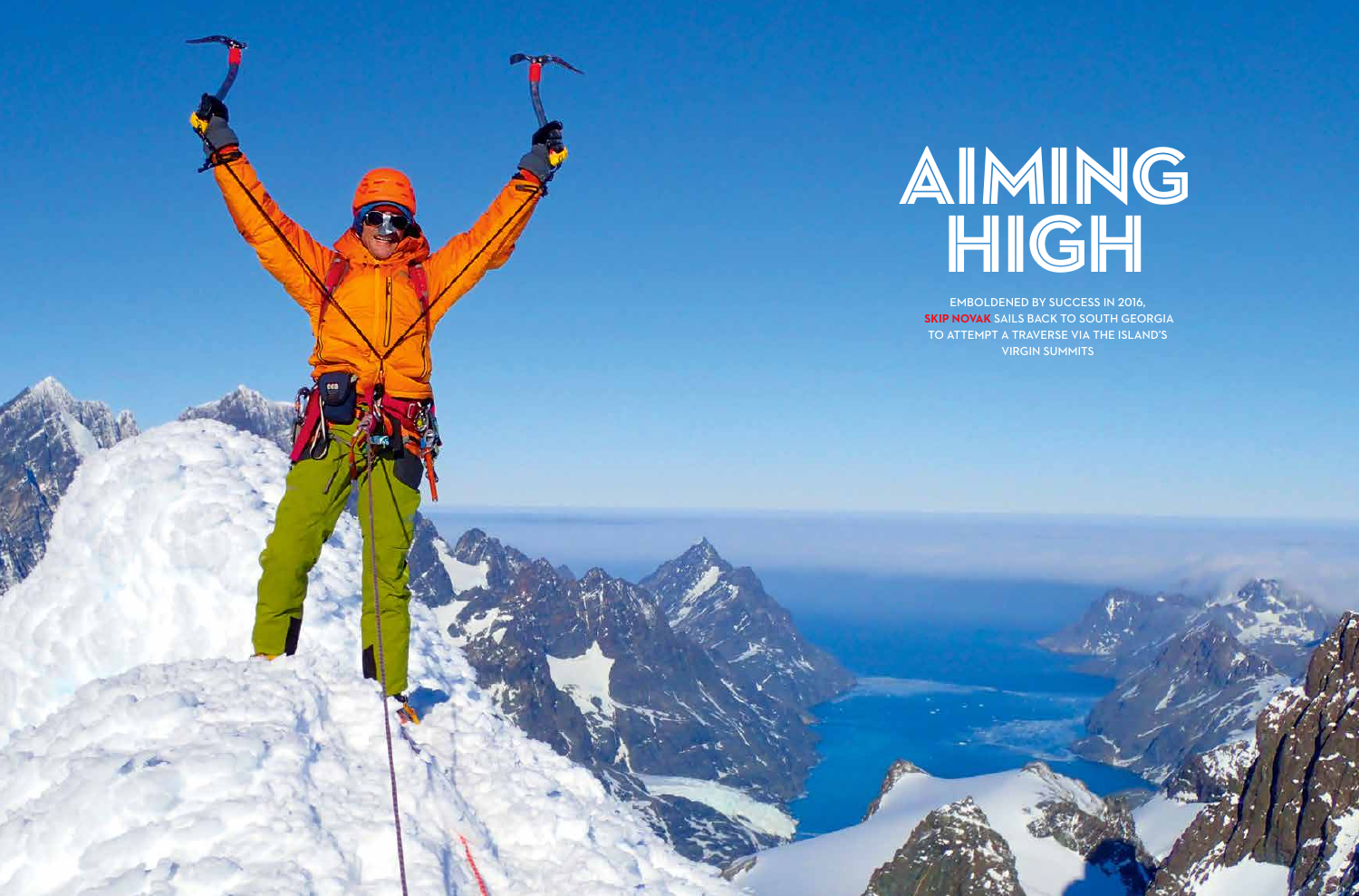e were eight days out from the south coast of South Georgia and once again we had skied smack into a full-blown white-out. There was nothing for it but to stop and make camp. The five of us set to work

building a snow wall to provide wind shelter before the risky job of erecting the two tents.

The first thing was to organise your sleds, skis and gear so as not to be buried in the spindrift accumulating at an alarming rate. Two of us started cutting large snow blocks and handing them on to the three builders but all too soon our goggles were fogged and faces snowed up. We continued by feel, bumping into each other while passing the blocks and then falling over – a right circus.

In spite of -10°C temperatures and what must have been a 50-knot wind it was hot work as long as you kept moving, which surely discouraged any slackers. After an hour of toil, we had the semblance of a barrier wall and carefully erected one of the tents; stories of tents blown away, smashed by katabatic winds and shredded, are legion on South Georgia. I speak from experience.

Darkness was coming on and it was clear the wall was not long enough for two tents in the lee. So all five of us had to dive into one – nice and cozy, overlapping in our damp sleeping bags like sardines in a tin. And guess who was the cook. I managed a cup of soup each, the stove's

We try to have a group of five or six invitation-only experienced mountaineers being supported by three voyage crew who spend the time while we are in the hills doing the coastal tour with the professional crew. In climbing terms, though, I would venture to say these expeditions often have less likelihood of success than buying a premium ticket to climb Mt Everest.



38°W WILL ISLANDS *Bird Sound*

The optimism that successful expedition engendered somewhere in the back of the memory bank) led us to



**Novesilski**<br> **Glacier** and his horses. I empathised at the and painful moments of the struggles and painful moments and painful moments of the which, looking back, might mean something. Stephen Reid, a highly experienced mountaineer with many ascents in the Greater Ranges, including four Greenland expeditions behind him, later admitted to me one evening further on as we were brewing up that he was 'now cured'. He was pining to get back to Cumbria to his partner, his cottage and his horses. I empathised at the time which, looking back, might mean something.



The British mountaineer Stephen Venables and I have been leading teams to South Georgia (and the Antarctic Peninsula) for the last ten years using my 74ft yacht Pelagic Australis as a mobile base camp.

In 2016 we did complete this same 65km ski traverse from Trollhul Bay ending at St Andrews Bay on the north-west coast's central section, which is home to the largest king penguin rookery in the world. That year we cherrypicked and climbed Mt Starbuck and Mt Baume, two technically difficult virgin summits along the sled route, in a rare prolonged spell of high pressure. We were out for 16 days, six of those stormbound in glacier camps.

flame going perilously close to the tent fabric in the cramped porch.

**Top:** *Pelagic Australis* **on the jetty at King Edward Point Above: Camp Three on the Novosilski** 

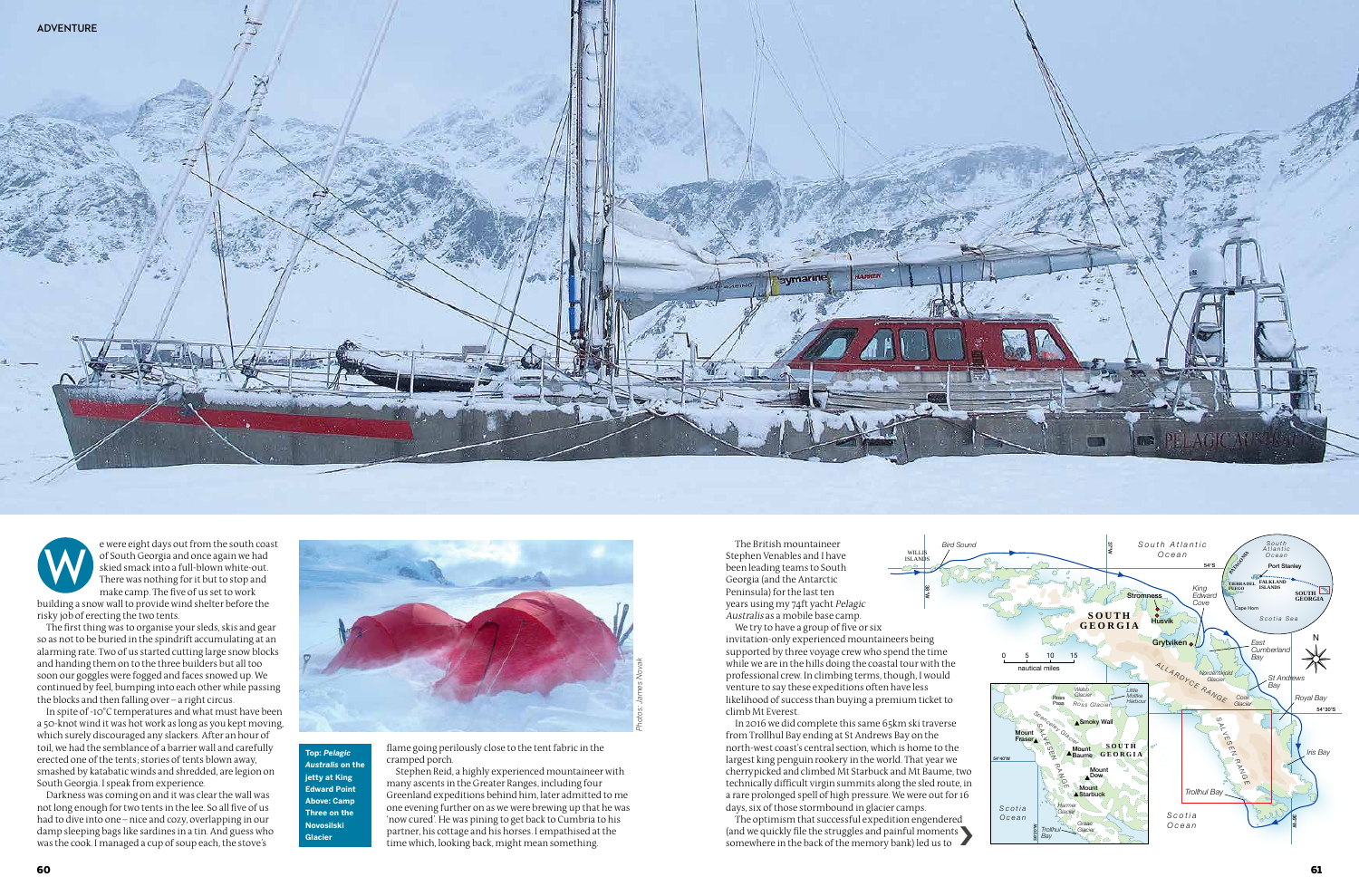





believe we could do the same again in 2018. There are many more unclimbed summits still in what must be one of the world's most remote mountaineering environments. There is no one to call for a search and rescue on South Georgia and no airstrip. In spite of what could be considered unattractive caveats, we had to return and have another go. What unfolded this season though was a proper thrashing dished out by the island's volatile weather.

We had five weeks in hand to leave from and return to Port Stanley in the Falkland Islands and we got off to a good start arriving on the island after a four-day downwind passage with some fine sailing. In 2016 we sailed directly into Trollhul Bay in settled weather but with a swell still running on this very lee shore. In spite of difficult landing conditions we were off the next day for the traverse. No chance this year as it was blowing hard onshore so we defaulted to go northabout the island, making landfall on the Willis Islands, through Bird Sound and down the coast to King Edward Cove where the South Georgia Government has its administrative base.

This includes the British Antarctic Survey's (BAS) fish biology lab, which studies the catch and advises government on licensing for Patagonian toothfish, mackerel ice fish, Antarctic cod and krill in its maritime zone. The over-wintering contingent of BAS numbers 12. Across the bay, the industrial archeological remains of the whaling station Grytviken, now a museum, has a jetty for yacht use where we watered up and assessed our situation. With an inauspicious forecast, we waited on the north

coast for five days making day ski trips from various anchorages – enjoyable enough but, as always, we felt the pressure of the main objective. The clock was ticking.

And then the forecast changed from bad into a humdinger coming out of the east. This is a winter pattern and the wind was predicted to be so strong and prolonged that the concerned harbourmaster offered us the jetty at King Edward Point, which would be in the lee. Most, if not

all of the north-east coast anchorages would be dodgy if not dangerous to shelter in and the coast would be basically unnavigable.

That storm lasted a full four days. Metres of snow fell and, to top it off, King Edward Cove, facing south-east, was big enough to accommodate all the brash ice in East Cumberland Bay discharging off the Nordenskjold Glacier. We couldn't move if we wanted to. We were trapped by the ice under pressure from the wind.

### **Escape from the ice**

When the storm force winds abated down to variable and the pressure on the ice lessened we escaped incarceration and made a beeline for the south-west coast, south about, as Trollhul, usually prone to heavy swell, would be as flat as it gets in the lee of that easterly storm. Five of us were put ashore with ten days of supplies, camping and climbing gear, all carried in sleds. We waived goodbye to our support crew and did two relays of our gear up a steep slope to gain the Graae Glacier at 250m.

It was a good start... but that didn't last long. Our first camp on the Harmer Glacier was a repeat of 2016. It snowed heavily and, over 48 hours, we had 60cm of snow and more banked up around the tents. In 2016 we were stuck for four days in that same place.

In these circumstances there is an urgency to

accommodate ablutions in some modicum of comfort. A simple snow latrine with a snow wall works in fine weather but what was needed was a proper igloo – so we built one. My job was to be on the inside and when Venables lowered the keystone into place but then refused to make a door so I could get out, I did question my popularity.

In 2016 we did the same, but the construction was more of a teepee than an igloo, and subsequent Googling of igloo-making before the expedition stood us well. I liked the guy in Chicago making an igloo in his back yard in doublequick time with only a foot of snow. Ours took 12 hours.

Finally, the weather cleared on day three so we could move – just. The nightly weather reports via sat phone from Pelagic Australis were not great, but not dramatic either, so we still held out some hope of climbing something. We struggled, making heavy work of pulling the sleds through deep powder snow up and over the second col. Usually new snowfall on the island consolidates quickly with wind or a temperature change, but this time it didn't. We were ploughing a ›

**Above: on the way back to Stanley** *Pelagic Australis* **sails close to a grand tabular iceberg. Right: skipper Edd Hewett and and mate Charly Bainbridge**



**Clockwise, from left: Skip on the inside of an igloo 'loo' on the Harmer Glacier – they eventually cut a door to let him out!; roped up for glacier travel with sleds – crevasses are always a risk; a rare spell of good visibility after a big blow at Camp Four on the Spenceley Glacier**

## 'a proper thrashing was dished out by the volatile weather'

#### **adventure**